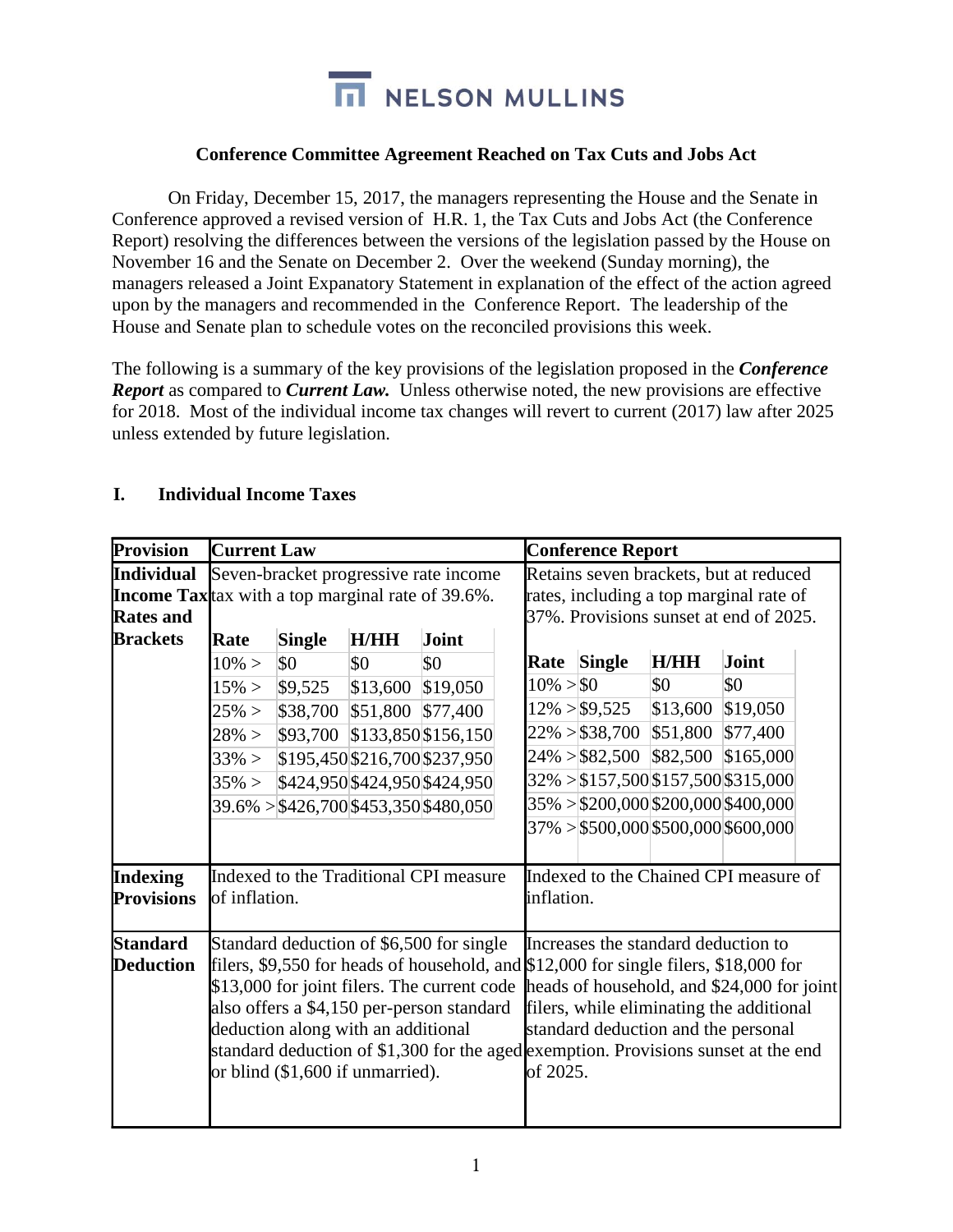| <b>Above the</b><br>Line | Certain deductions can be claimed<br>'above-the-line," regardless of whether a (except for active duty military<br><b>Deductions</b> filer itemizes deductions.                                                             | Repeals the moving expense deduction<br>personnel) and eliminates the alimony<br>deduction effective 2019 (though those<br>receiving alimony no longer count it as<br>income). Retains other above-the-line<br>deductions, including educator expenses<br>and student loan interest.                                                                                                                                                                                                                                                                                                                                                                                                                                                                                                                                                                                                                                                                                                   |
|--------------------------|-----------------------------------------------------------------------------------------------------------------------------------------------------------------------------------------------------------------------------|----------------------------------------------------------------------------------------------------------------------------------------------------------------------------------------------------------------------------------------------------------------------------------------------------------------------------------------------------------------------------------------------------------------------------------------------------------------------------------------------------------------------------------------------------------------------------------------------------------------------------------------------------------------------------------------------------------------------------------------------------------------------------------------------------------------------------------------------------------------------------------------------------------------------------------------------------------------------------------------|
| <b>Itemized</b>          | Itemized deductions may be claimed in<br><b>Deductions</b> lieu of the standard deduction. The<br>mortgage interest deduction is currently<br>limited to \$1 million in mortgage debt<br>and \$100,000 in home equity debt. | Retains the charitable contribution and<br>increases the deduction limitation to 60%<br>of AGI for contributions of cash to public<br>charities, denies charitable deduction for<br>payments made in exchange for college<br>athletic event seating rights; and repeals<br>the substantiation exception for certain<br>contributions reported by the donee<br>organization.<br>Retains the mortgage interest deduction<br>for acquisition, but limited (for purchases<br>after December 5, 2017) to \$750,000 in<br>mortgage debt, while eliminating the<br>deduction for home equity debt.<br>Caps the state and local tax deduction at<br>\$10,000 (property plus choice of income<br>or sales taxes, as under current law),<br>except for property and sales taxes paid<br>or accrued in carrying on a trade or<br>business. The medical expense<br>deduction threshold is lowered to 7.5%<br>for 2018, and reverts to 10% thereafter.<br>Eliminates all other itemized deductions. |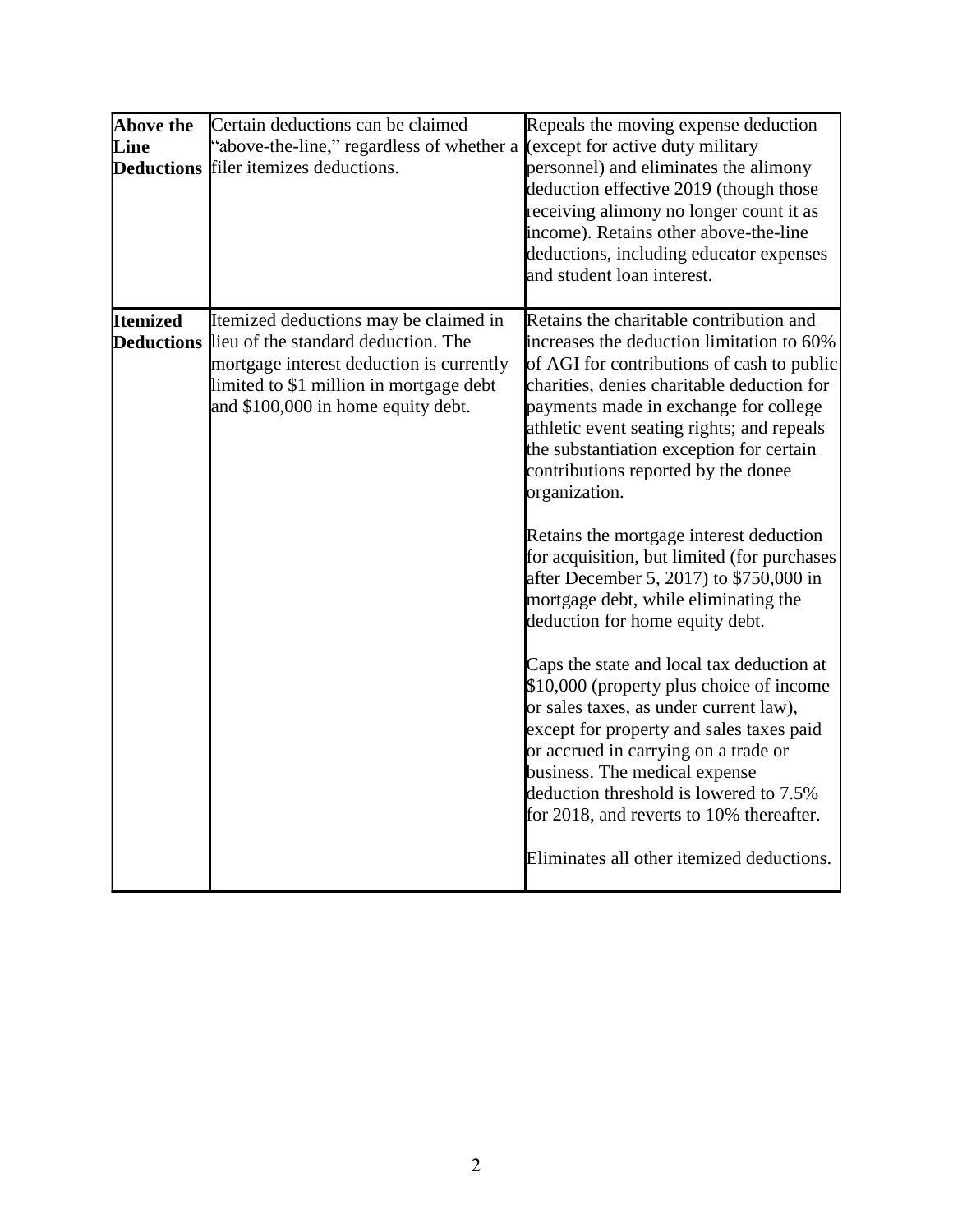| <b>Child and</b><br><b>Family Tax</b><br><b>Credits</b> | Partially refundable \$1,000 child tax<br>less generous Additional Child Credit<br>for third and subsequent children.                                                                                                                                                                                                                                                                                                                                                                                                                                                   | Increases the child tax credit to \$2,000. Of<br>credit for the first two children, with a this, \$1,400 would be refundable, with the<br>refundable portion indexed to inflation. All<br>dependents ineligible for the child tax<br>credit are eligible for a new \$500 per-<br>person family tax credit. Provisions begin<br>to phase out at \$400,000 (\$200,000 for<br>single filers). Social Security Numbers<br>required for portions of the above. All<br>provisions sunset at the end of 2025. |
|---------------------------------------------------------|-------------------------------------------------------------------------------------------------------------------------------------------------------------------------------------------------------------------------------------------------------------------------------------------------------------------------------------------------------------------------------------------------------------------------------------------------------------------------------------------------------------------------------------------------------------------------|--------------------------------------------------------------------------------------------------------------------------------------------------------------------------------------------------------------------------------------------------------------------------------------------------------------------------------------------------------------------------------------------------------------------------------------------------------------------------------------------------------|
| <b>Alternative</b><br><b>Minimum</b><br><b>Tax</b>      | Imposes a two-rate alternative<br>minimum tax (AMT) with an \$86,200<br>exemption and a \$164,100 exemption<br>phaseout for joint filers. (Other<br>exemptions and phaseout thresholds<br>exist for single filers and married<br>filing separately.) Under the AMT, the<br>standard deduction, personal<br>exemption, and state and local tax<br>deduction are disallowed (among<br>others), the mortgage interest<br>deduction is limited to first and<br>second residences, and certain other<br>deductions (including the medical<br>expense deduction) are limited. | Increases the exemption to \$109,400 and<br>raises the phaseout threshold to \$1 million<br>for joint filers. (Other exemptions and<br>phaseout thresholds exist for single filers<br>and married filing separately, and are also<br>adjusted.)                                                                                                                                                                                                                                                        |
| 529<br><b>Deduction</b>                                 | Allows a deduction for deposits into a<br>529 account for college tuition and<br>expenses.                                                                                                                                                                                                                                                                                                                                                                                                                                                                              | Expands the use of 529 accounts to cover<br>tuition for students in K-12 private schools<br>and homeschooling costs.                                                                                                                                                                                                                                                                                                                                                                                   |
| <b>Like-kind</b><br><b>Exchanges</b>                    | No gain or loss is recognized if<br>property held for productive use in a<br>trade or business or for investment is<br>exchanged for property of a "like"<br>kind" which is to be held for<br>productive use in a trade or business<br>or for investment.                                                                                                                                                                                                                                                                                                               | Limits the nonrecognition of gain for<br>like-kind exchanges to real property that<br>is not held primarily for sale. New<br>limitation applies to exchanges<br>completed after Dec. 31, 2017, with an<br>exception for any exchange if either the<br>property being exchanged or the property<br>received is exchanged or received on or<br>before December 31, 2017 (i.e., the first<br>leg of a deferred exchange transaction).                                                                     |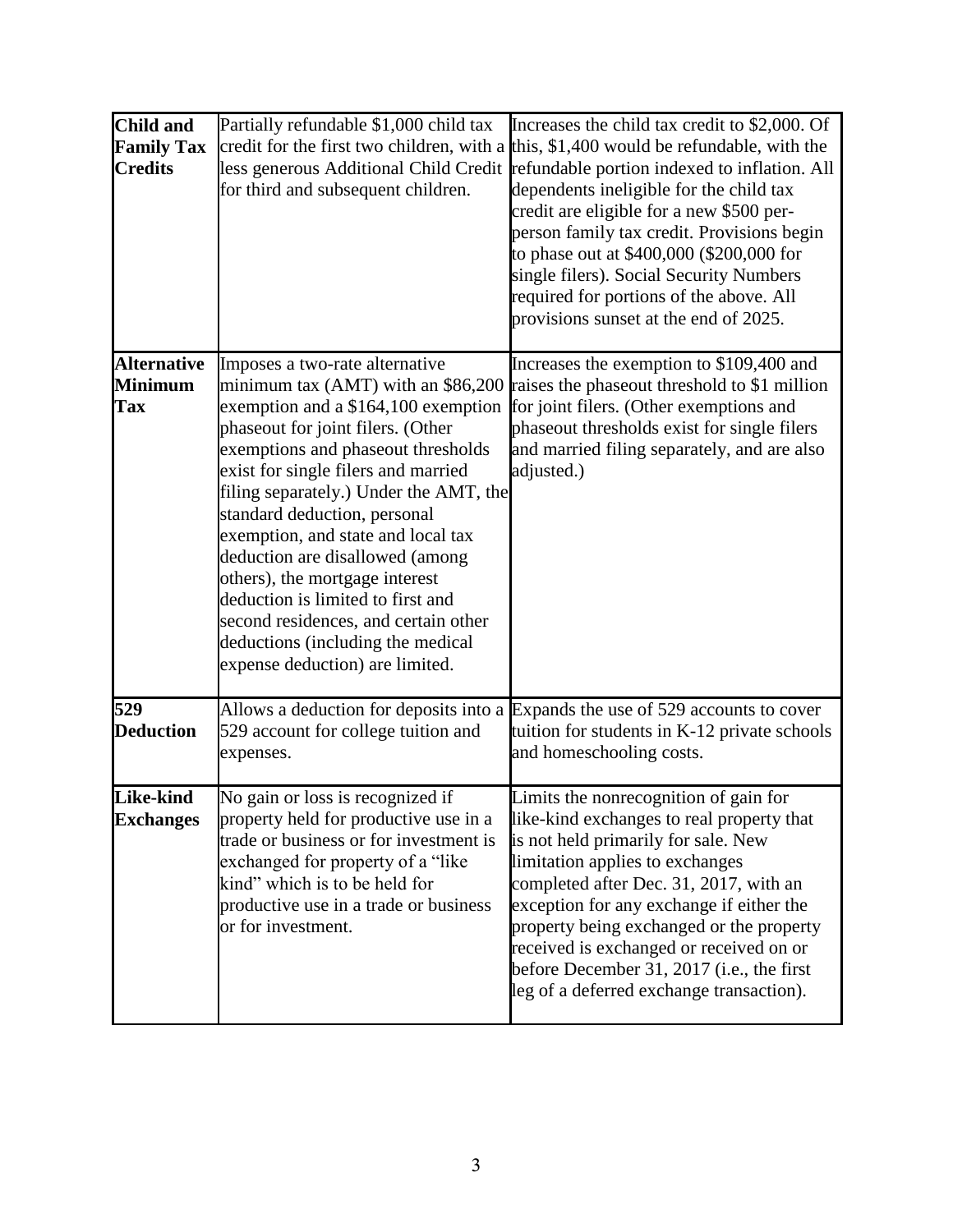## **II. Corporate and Business Taxes**

| <b>Provision</b>                                                | <b>Current Law</b>                                                                                                | <b>Conference Report</b>                                                                                                                                                                                                                                                                                                                                                                                                                                                                                                                                                                                                                                                                                                                                                                                                                                                                                                                                                                                                                                                                                                                                                                                                                                                                                                                                                                                                                                                  |
|-----------------------------------------------------------------|-------------------------------------------------------------------------------------------------------------------|---------------------------------------------------------------------------------------------------------------------------------------------------------------------------------------------------------------------------------------------------------------------------------------------------------------------------------------------------------------------------------------------------------------------------------------------------------------------------------------------------------------------------------------------------------------------------------------------------------------------------------------------------------------------------------------------------------------------------------------------------------------------------------------------------------------------------------------------------------------------------------------------------------------------------------------------------------------------------------------------------------------------------------------------------------------------------------------------------------------------------------------------------------------------------------------------------------------------------------------------------------------------------------------------------------------------------------------------------------------------------------------------------------------------------------------------------------------------------|
| Corporate<br><b>Tax Rate</b>                                    | Multi-bracket corporate income<br>tax structure with a top marginal<br>rate of 35% and a "bubble" rate of<br>39%. | Single-rate 21% corporate income tax.                                                                                                                                                                                                                                                                                                                                                                                                                                                                                                                                                                                                                                                                                                                                                                                                                                                                                                                                                                                                                                                                                                                                                                                                                                                                                                                                                                                                                                     |
| <b>Treatment</b><br>of Pass-<br><b>Through</b><br><b>Income</b> | Subject to individual income tax<br>rates and brackets.                                                           | Adopts a 20% deduction for qualifying business<br>income (QBI) for sole proprietors and interests<br>in pass-through entities (S corporations,<br>partnerships, and LLCs), limited to the greater<br>of (a) 50% of wage income or (b) 25% of wage<br>income plus 2.5% of the cost of tangible<br>depreciable property for qualifying businesses,<br>including publicly traded partnerships but not<br>including certain service providers (including<br>the fields of health, law, accounting, actuarial<br>science, performing arts, consulting, athletics,<br>financial services, brokerage services, including<br>investing and investment management, trading,<br>or dealing in securities, partnership interests, or<br>commodities, and any trade or business where<br>the principal asset of such trade or business is<br>the reputation or skill of the owners or<br>employees (but excluding engineering or<br>architecture services)).<br>QBI would be defined as all domestic business<br>income other than investment income (e.g.,<br>dividends (other than qualified REIT dividends<br>and cooperative dividends, which are per se<br>QBI), investment interest income, short-term<br>capital gains, long-term capital gains,<br>commodities gains, foreign currency gains, etc.<br>Limitations on the QBI deduction (both caps<br>and exclusions) do not apply for those with<br>incomes below \$315,000 (joint), and phase out<br>over a \$100,000 range. |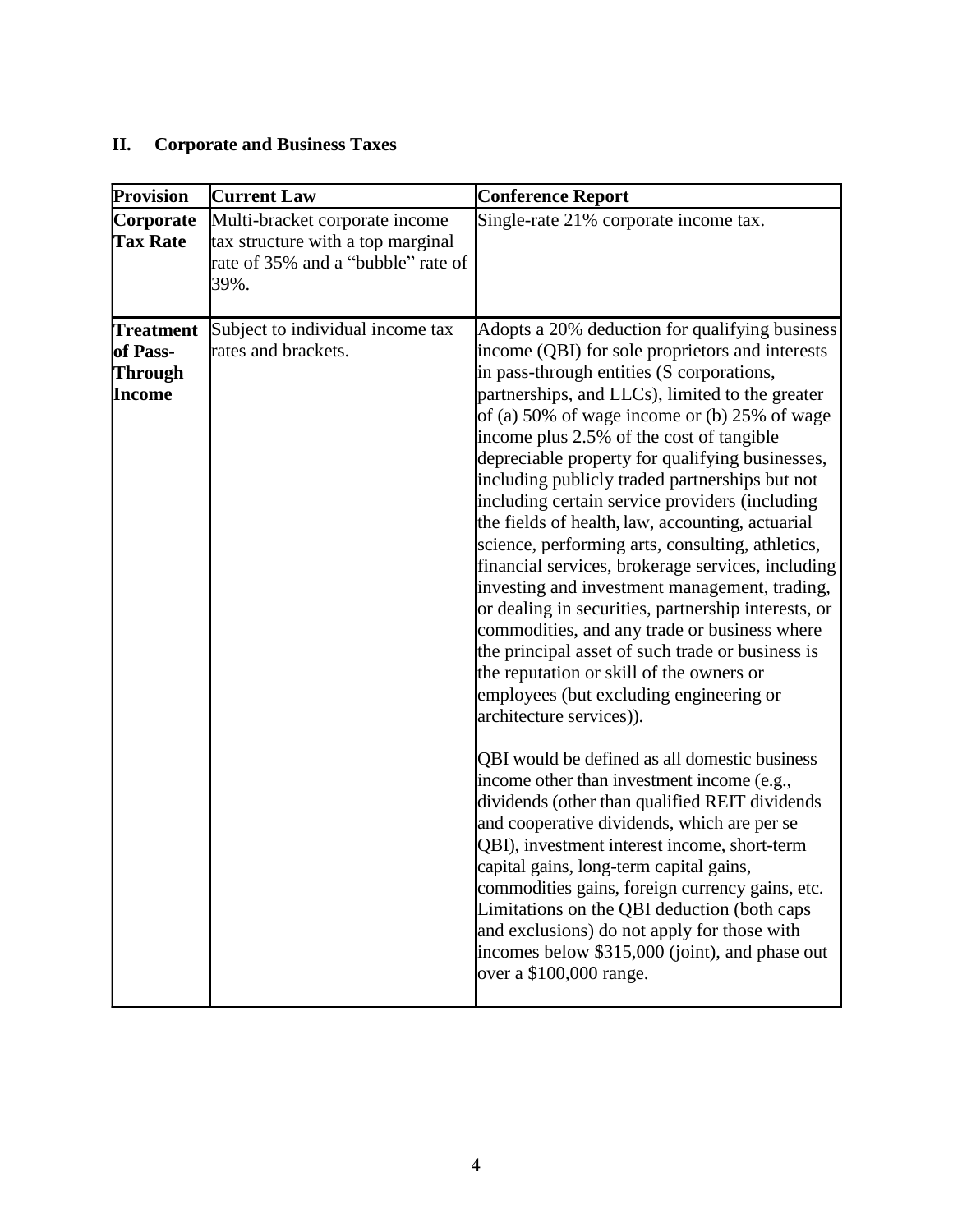| <b>Carried</b><br><b>Interest</b>                                | as a carried interest) in exchange<br>for the performance of services is<br>not taxed to the recipient. The<br>partner thereafter includes in<br>income the partner's distributive<br>share (whether or not actually<br>income and gain, including capital<br>gain eligible for the lower tax<br>rates. | The receipt of a profits interest in aTransfers of applicable partnership interests<br>partnership (sometimes referred to held for less than three years would be treated<br>as short-term capital gain. This treatment would<br>affect partnership in connection with the<br>performance of substantial services to<br>businesses that consist of engaging in capital<br>market transactions or other specified<br>investments. Certain equity interests and<br>distributed) of partnership items of interests held by corporations would be exempt.<br>The application of these rules will be subject to<br>Regulations. |
|------------------------------------------------------------------|---------------------------------------------------------------------------------------------------------------------------------------------------------------------------------------------------------------------------------------------------------------------------------------------------------|----------------------------------------------------------------------------------------------------------------------------------------------------------------------------------------------------------------------------------------------------------------------------------------------------------------------------------------------------------------------------------------------------------------------------------------------------------------------------------------------------------------------------------------------------------------------------------------------------------------------------|
| Capital                                                          | <b>Investment</b> depreciation of short-lived capital<br>equipment, through 2020, and<br>offers Section 179 small business<br>expensing with a cap of \$500,000<br>and a phaseout beginning at \$2<br>million.                                                                                          | In relevant part, allows 50% bonus Allows full (100%) expensing of short-lived<br>capital investment, such as machinery and<br>investment, such as machinery and equipment, for five years, then phases out the<br>provision over the subsequent five, and raises<br>Section 179 small business expensing cap to \$1<br>million with a phaseout starting at \$2.5 million.                                                                                                                                                                                                                                                 |
| <b>Minimum</b><br>Tax                                            | Alternative Applies a 20% tax rate to a more<br>broadly defined alternative<br>definition of income.                                                                                                                                                                                                    | Corporate AMT is repealed.                                                                                                                                                                                                                                                                                                                                                                                                                                                                                                                                                                                                 |
| <b>Tax</b><br><b>Treatment</b><br>of Business<br><b>Interest</b> | Allows a full deduction for<br>business interest paid (with no<br>cap).                                                                                                                                                                                                                                 | Caps net interest deduction at 30% of earnings<br>before interest, taxes, depreciation, and<br>amortization (EBITDA) for four years, and 30%<br>of earnings before interest and taxes (EBIT)<br>thereafter.                                                                                                                                                                                                                                                                                                                                                                                                                |
| <b>Net</b><br><b>Operating</b><br><b>Provisions</b>              | be carried back two years or<br>Loss (NOL) forward twenty years, with no<br>limits with regard to taxable<br>income.                                                                                                                                                                                    | Generally, net operating losses can Eliminates net operating loss carrybacks while<br>providing indefinite net operating loss<br>carryforwards, limited to 80% of taxable<br>income.                                                                                                                                                                                                                                                                                                                                                                                                                                       |
| Cash                                                             | Businesses with less than \$5<br>Accounting million in income may elect to use million in income.<br>the cash method of accounting.                                                                                                                                                                     | Increases eligibility to businesses with up to \$25                                                                                                                                                                                                                                                                                                                                                                                                                                                                                                                                                                        |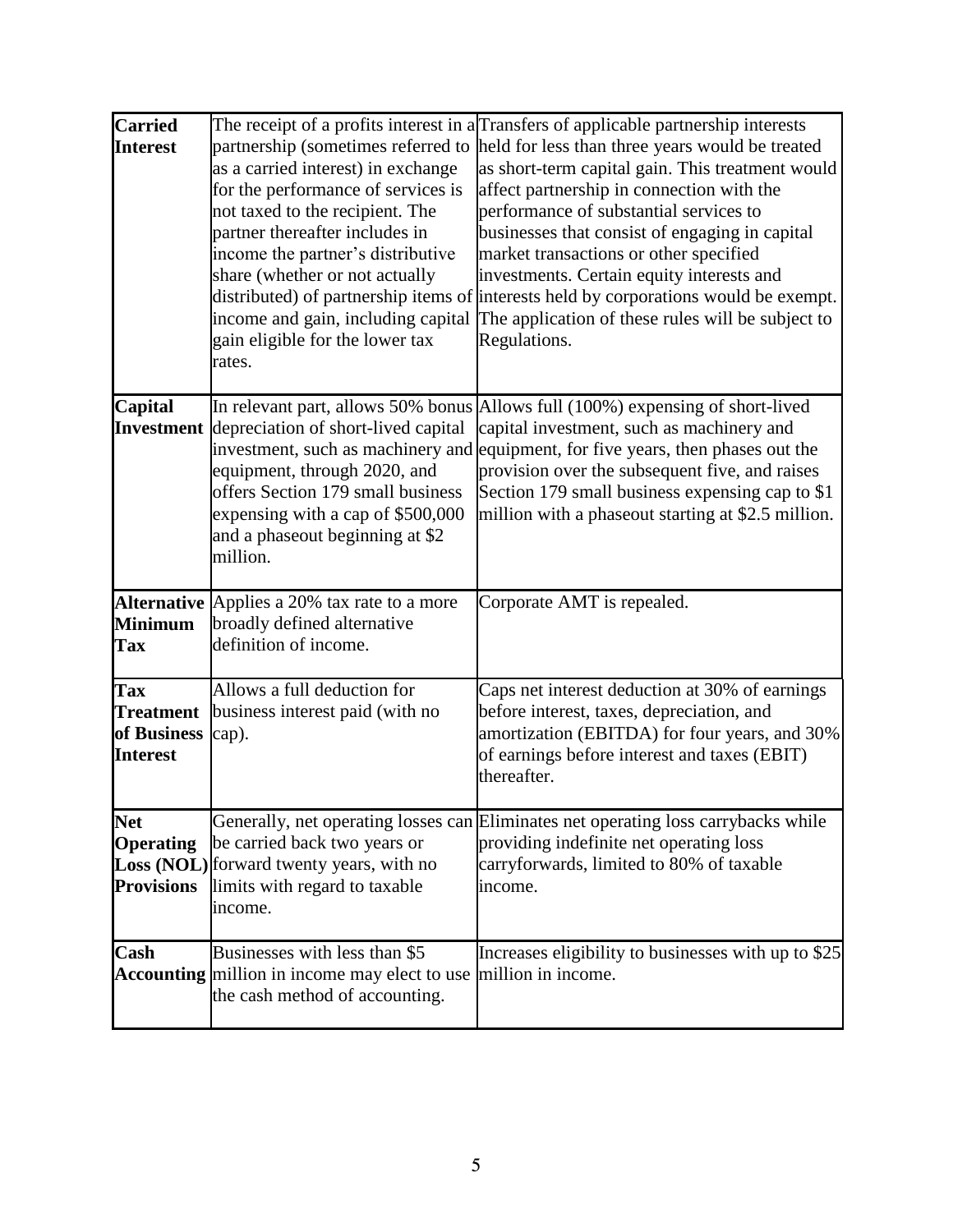| <b>Business</b><br><b>Deductions</b> | Provides a range of business<br><b>Credits and credits and deductions.</b> | Modifies, but does not eliminate, the<br>rehabilitation credit and the orphan drug credit,<br>while limiting the deduction for FDIC<br>premiums. Amortizes the Research &<br>Experimentation Credit after 2021.                                                                                               |
|--------------------------------------|----------------------------------------------------------------------------|---------------------------------------------------------------------------------------------------------------------------------------------------------------------------------------------------------------------------------------------------------------------------------------------------------------|
| Foreign<br><b>Income</b>             | Imposes a worldwide system of<br>taxation.                                 | Moves to a territorial system with anti-abuse<br>rules and a base erosion anti-abuse tax (BEAT)<br>at a standard rate of 5% of modified taxable<br>income over an amount equal to regular tax<br>liability for the first year, then 10% through<br>2025 and 12.5% thereafter, with higher rates for<br>banks. |